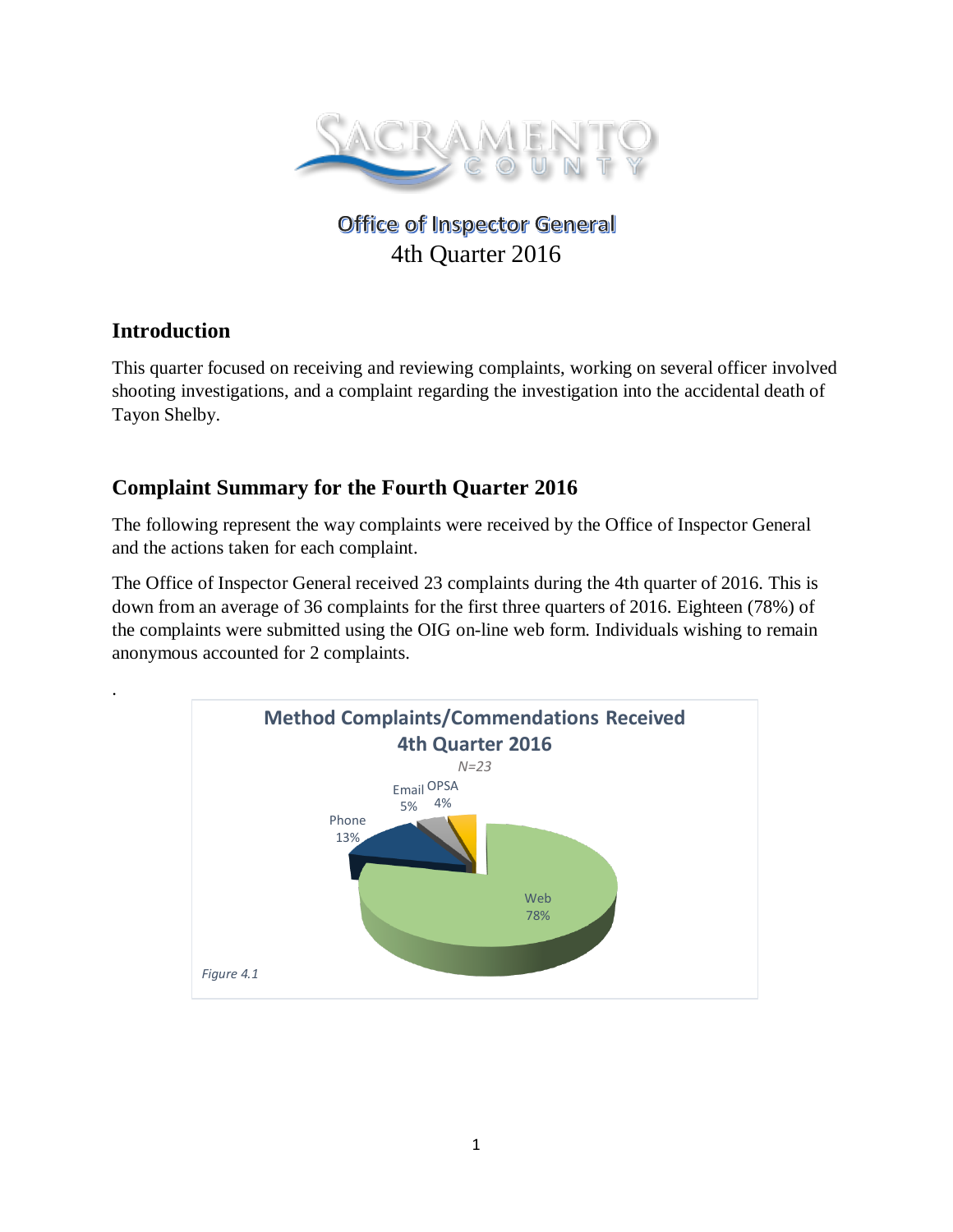Of the total complaints received, 15 were sent to the Sheriff's Department for investigation or information and 6 were forwarded to other agencies. There was one officer involved shooting (OIS) and one death in custody. Both are under investigation.



# **Notable Incidents**

#### *Tayon Shelby Death Review*

At the request of the Sheriff's Department a review was conducted of the investigation into the death of Tayon Shelby. The assessment included reviewing the casualty report, scene photographs, hospital photographs, Sheriff's Department video, Coroner's Report, District Attorney Crime Lab reports, District Attorney's review, and concerns of Tayon Shelby's mother Adonne Shelby. Ms. Shelby had also contacted Supervisor Kennedy.

#### *Summary of the Incident*

On April 19, 2016, shortly after 6:15 PM, Elk Grove Police Department received a cellular 911 call regarding a person who was shot in the head. It was determined the incident occurred in the County at 7884 Sunrise Greens Drive at which time Elk Grove PD notified the Sheriff's Department and Fire Department of the shooting.

Upon arrival deputies discovered Tayon Shelby seated in the driver's seat of a 1991 Lexus, parked on the street in front of 7884 Sunrise Greens Drive. Shelby had a gunshot wound to the right side of his head and he was partially slumped over the center console of the car. Deputies are seen on the in-car video removing Tayon from the vehicle and administering first-aid until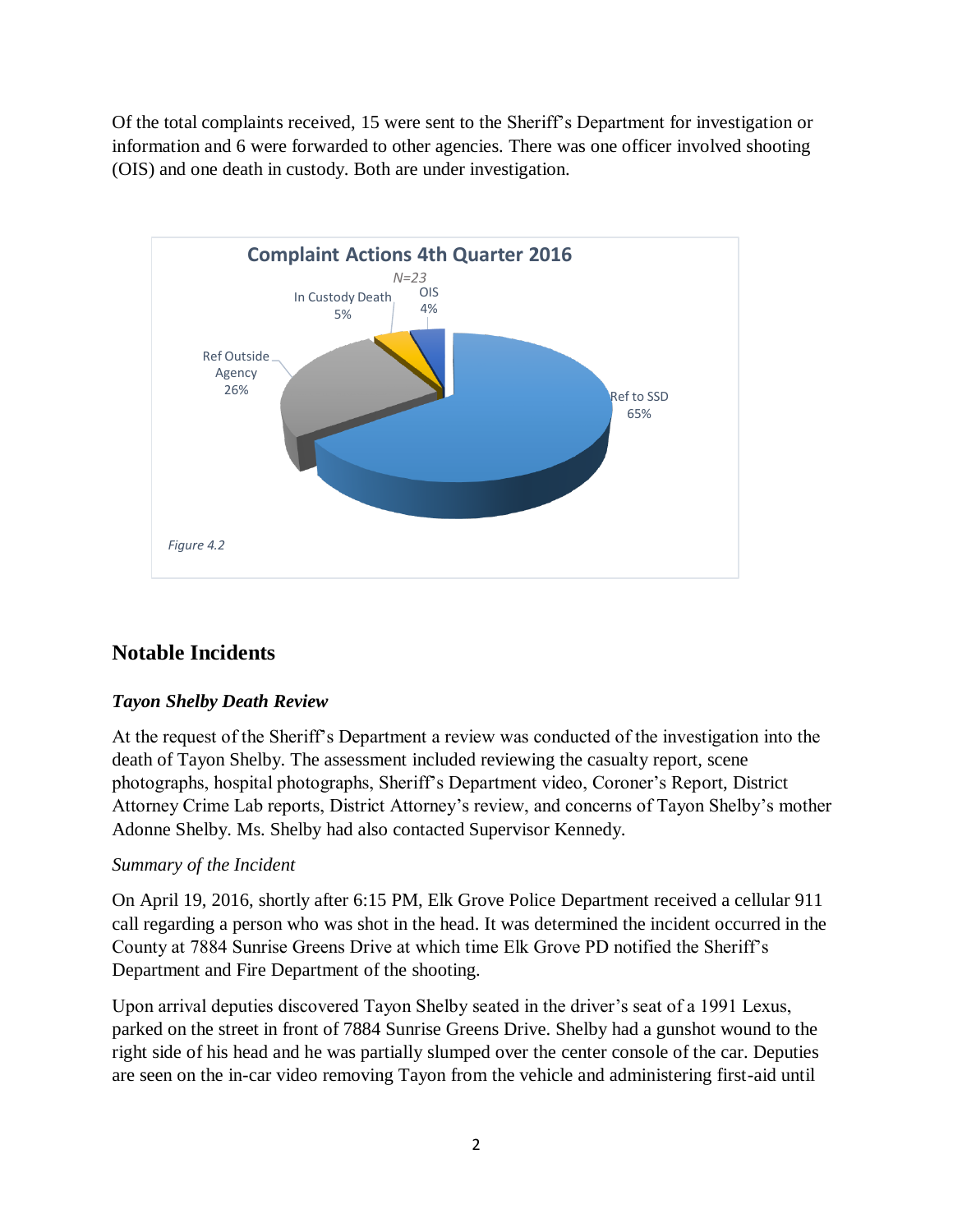the Fire Department arrived and transported Tayon to Kaiser South. Tayon Shelby was taken to surgery and later pronounced deceased.

An initial witness, who called 911, told deputies that Tayon was shot by a passing vehicle in an apparent drive-by shooting. That witness later told deputies he lied. In his second statement, he told deputies that Tayon was seated in the driver's seat of the Lexus playing with a gun when the gun accidentally discharge. Tayon had pointed the gun toward his head and asked the others in the car if he should do it. The witness also told deputies that he removed the gun from the car and had it hidden so that Tayon would not get in trouble for possessing a handgun. The later statement is consistent with statements of three others who were also in the car. Another witness who left prior to the shooting had also seen Tayon with the handgun.

The Sheriff's Department dispatched a team of detectives and CSI to the scene and hospital. Photographs were taken, possible gunshot residue samples collected, the area was canvassed for witnesses, and the gun recovered where the witnesses said it would be. At the hospital, photographs were taken and possible gunshot residue collected from Tayon Shelby.

Following the initial response, detectives returned to the scene on five separate occasions to contact witnesses. Included in this follow-up was a claim that a witness reported seeing a Burgundy colored vehicle either dump Tayon on the ground or place him into the driver's seat where deputies discovered him. No witness could be found that saw this occur.

#### *Findings*

Based upon the review there is a preponderance of information that Tayon Shelby's death is a tragic accident. Witness's reported Tayon was in possession of a handgun before the shooting and that he had been playing with the gun. Witness statements and physical evidence indicate the shooting occurred in the Lexus. Gunshot residue was present on the headliner above the driver's seat and the wound to Shelby is characteristic of a gunshot at close range.

The District Attorney's Office has reviewed the case and determined, "The overwhelming weight of the evidence demonstrates that Tayon Shelby accidently discharged the firearm."

#### *Associated Issues*

Ms. Shelby reported that earlier in the day her son had \$400 in cash, expensive jewelry including necklaces and a ring, and those items were not returned to her. In reviewing collected evidence, scene photographs, hospital photographs, and discussions with Sheriff's Department investigators, there is no evidence that these items were present when Sheriff Deputies arrived at the scene.

There were several issues raised by Adonne Shelby that have led to changes in procedures at the Sheriff's Department and Coroner's Office. A preliminary cause of Tayon Shelby's death was listed as suicide. Suicide involves intent and the Coroner's Office has determined that the death was accidental and not a suicide. There was also a clerical error discovered by Ms. Shelby in the initial autopsy report. That error was quickly corrected.